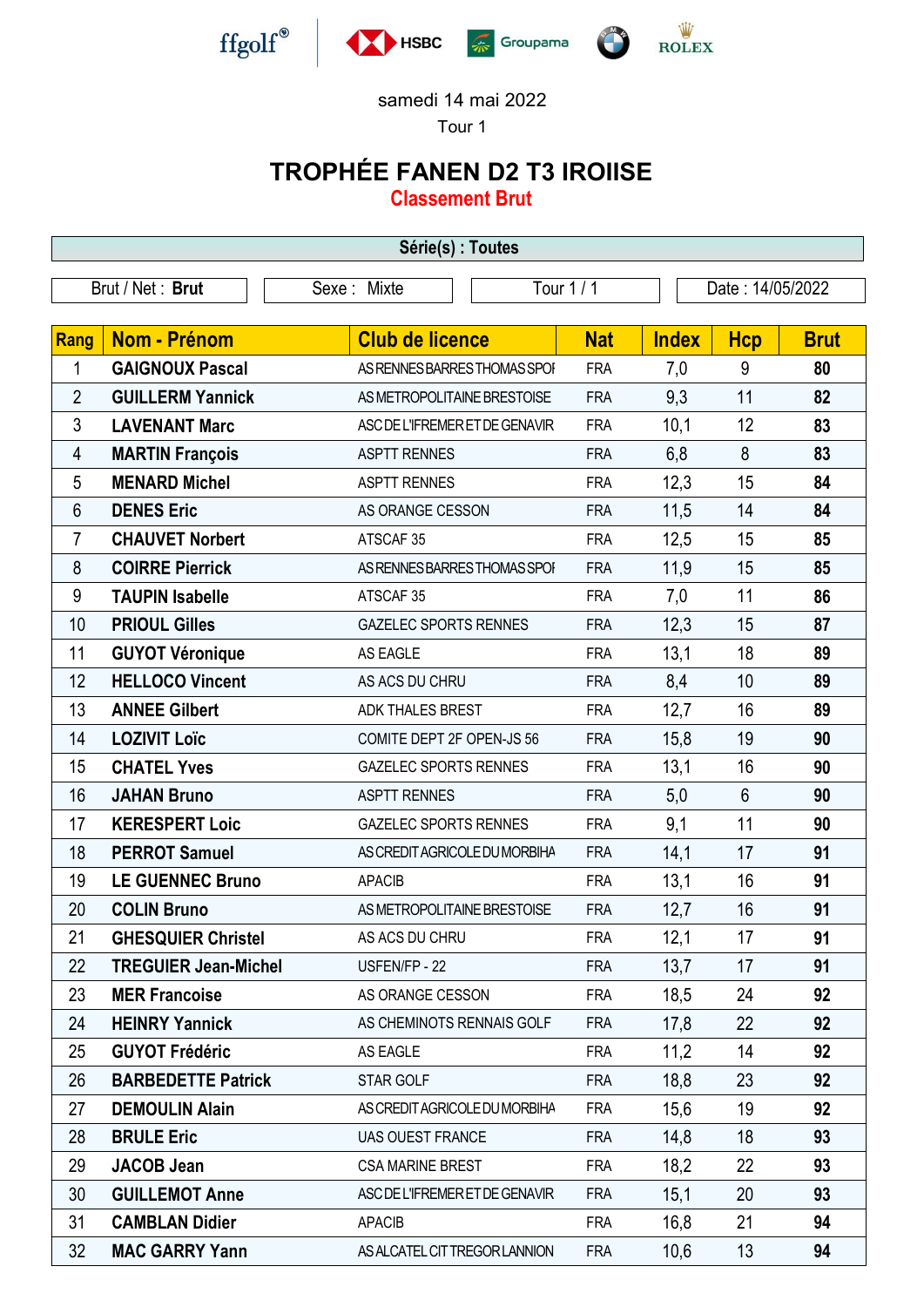| Rang | <b>Nom - Prénom</b>          | <b>Club de licence</b>         | <b>Nat</b> | <b>Index</b> | <b>Hcp</b> | <b>Brut</b> |
|------|------------------------------|--------------------------------|------------|--------------|------------|-------------|
| 33   | <b>POLARD Jean Paul</b>      | AS METROPOLITAINE BRESTOISE    | <b>FRA</b> | 14,3         | 18         | 94          |
| 34   | <b>COLINEAUX Yves</b>        | AS CREDIT AGRICOLE DU MORBIHA  | <b>FRA</b> | 15,2         | 19         | 94          |
| 35   | <b>FAUVEL Simon</b>          | ADK THALES BREST               | <b>FRA</b> | 15,9         | 20         | 95          |
| 36   | <b>BOENNEC Jean</b>          | <b>CSA MARINE BREST</b>        | <b>FRA</b> | 12,8         | 16         | 95          |
| 37   | <b>BLANCHARD Francois</b>    | <b>ASPTT RENNES</b>            | <b>FRA</b> | 17,9         | 22         | 95          |
| 38   | <b>COUTARD Jean</b>          | AS CAPGEMINI TELECOM           | <b>FRA</b> | 19,9         | 25         | 95          |
| 39   | <b>JEZEGOU Gabriel</b>       | <b>CSA MARINE BREST</b>        | <b>FRA</b> | 10,7         | 13         | 96          |
| 40   | <b>DRUBAY Chantal</b>        | AS EAGLE                       | <b>FRA</b> | 15,8         | 21         | 96          |
| 41   | <b>MESSENGER Yan</b>         | ADK THALES BREST               | <b>FRA</b> | 17,7         | 22         | 96          |
| 42   | <b>GAYET Bruno</b>           | AS RENNES BARRES THOMAS SPOI   | <b>FRA</b> | 21,3         | 26         | 96          |
| 43   | <b>LEMASSON Jules</b>        | <b>OPG</b>                     | <b>FRA</b> | 12,3         | 15         | 96          |
| 44   | <b>SAUCET Jean Christian</b> | AS CHEMINOTS RENNAIS GOLF      | <b>FRA</b> | 15,7         | 19         | 96          |
| 45   | <b>LEBRETON Jean Claude</b>  | ADK THALES BREST               | <b>FRA</b> | 21,5         | 26         | 96          |
| 46   | <b>CAILLAUD Christian</b>    | AS ORANGE CESSON               | <b>FRA</b> | 19,2         | 24         | 97          |
| 47   | <b>JAMET Didier</b>          | <b>OPG</b>                     | <b>FRA</b> | 20,5         | 25         | 97          |
| 48   | <b>DUVERT Franck</b>         | AS EAGLE                       | <b>FRA</b> | 9,1          | 11         | 97          |
| 49   | <b>RAITIERE Christian</b>    | COMITE DEPT 2F OPEN-JS 56      | <b>FRA</b> | 14,9         | 18         | 97          |
| 50   | <b>BARLET René</b>           | USFEN/FP - 22                  | <b>FRA</b> | 20,1         | 25         | 98          |
| 51   | <b>BERNARD Claude</b>        | <b>APACIB</b>                  | <b>FRA</b> | 15,2         | 19         | 98          |
| 52   | <b>AUTER Christophe</b>      | AS CAPGEMINI TELECOM           | <b>FRA</b> | 16,7         | 21         | 98          |
| 53   | <b>POTEL Bertrand</b>        | AS CAPGEMINI TELECOM           | <b>FRA</b> | 10,0         | 12         | 98          |
| 54   | <b>LE GOFF Guy</b>           | AS CREDIT AGRICOLE DU MORBIHA  | <b>FRA</b> | 11,9         | 15         | 99          |
| 55   | <b>JOSSE Christian</b>       | AS ALCATEL CIT TREGOR LANNION  | <b>FRA</b> | 20,4         | 25         | 99          |
| 56   | <b>DANIEL Jean-Marc</b>      | ASC DE L'IFREMER ET DE GENAVIR | <b>FRA</b> | 13,2         | 16         | 99          |
| 57   | <b>RAMONET Bernard</b>       | <b>APACIB</b>                  | <b>FRA</b> | 22,1         | 26         | 99          |
| 58   | <b>TOULLIER Bruno</b>        | UAS OUEST FRANCE               | <b>FRA</b> | 29,6         | 26         | 99          |
| 59   | <b>GAUTIER Jean-Marc</b>     | ATSCAF 35                      | <b>FRA</b> | 13,3         | 16         | 99          |
| 60   | <b>HOUE Bertrand</b>         | STAR GOLF                      | <b>FRA</b> | 22,2         | 26         | 99          |
| 61   | <b>JOSSET William</b>        | PSA PEUGEOT CITROEN RENNES     | <b>FRA</b> | 17,4         | 21         | 101         |
| 62   | <b>SALOU Michel</b>          | <b>CSA MARINE BREST</b>        | <b>FRA</b> | 17,4         | 21         | 101         |
| 63   | <b>CHESTALAIN Claude</b>     | PSA PEUGEOT CITROEN RENNES     | <b>FRA</b> | 17,2         | 21         | 101         |
| 64   | <b>KERMORGANT Léon</b>       | PSA PEUGEOT CITROEN RENNES     | <b>FRA</b> | 18,9         | 23         | 101         |
| 65   | <b>GUILLEMOT Raymond</b>     | ASC DE L'IFREMER ET DE GENAVIR | <b>FRA</b> | 19,7         | 24         | 101         |
| 66   | <b>SANSON Marie-Claire</b>   | USFEN/FP - 22                  | <b>FRA</b> | 19,7         | 26         | 102         |
| 67   | <b>BARANOWSKI Eric</b>       | <b>OPG</b>                     | <b>FRA</b> | 18,3         | 23         | 103         |
| 68   | <b>CHASLE Dominique</b>      | AS RENNES BARRES THOMAS SPOI   | <b>FRA</b> | 19,8         | 24         | 105         |
| 69   | <b>GOESIN Isabelle</b>       | AS ACS DU CHRU                 | <b>FRA</b> | 20,3         | 26         | 106         |
| 70   | <b>CALLOCH Philippe</b>      |                                | <b>FRA</b> | 19,0         | 23         | 106         |
| 71   | <b>HERVE Guy</b>             | STAR GOLF                      | <b>FRA</b> | 23,2         | 26         | 106         |
| 72   | <b>DAVID Patrick</b>         | AS CHEMINOTS RENNAIS GOLF      | <b>FRA</b> | 22,3         | 26         | 107         |
| 73   | <b>GUERAULT Eric</b>         | <b>UAS OUEST FRANCE</b>        | <b>FRA</b> | 15,1         | 19         | 107         |
| 74   | <b>PYRON Serge</b>           | <b>GAZELEC SPORTS RENNES</b>   | <b>FRA</b> | 16,2         | 20         | 108         |
| 75   | <b>POLARD Yvette</b>         | AS METROPOLITAINE BRESTOISE    | <b>FRA</b> | 21,2         | 27         | 109         |